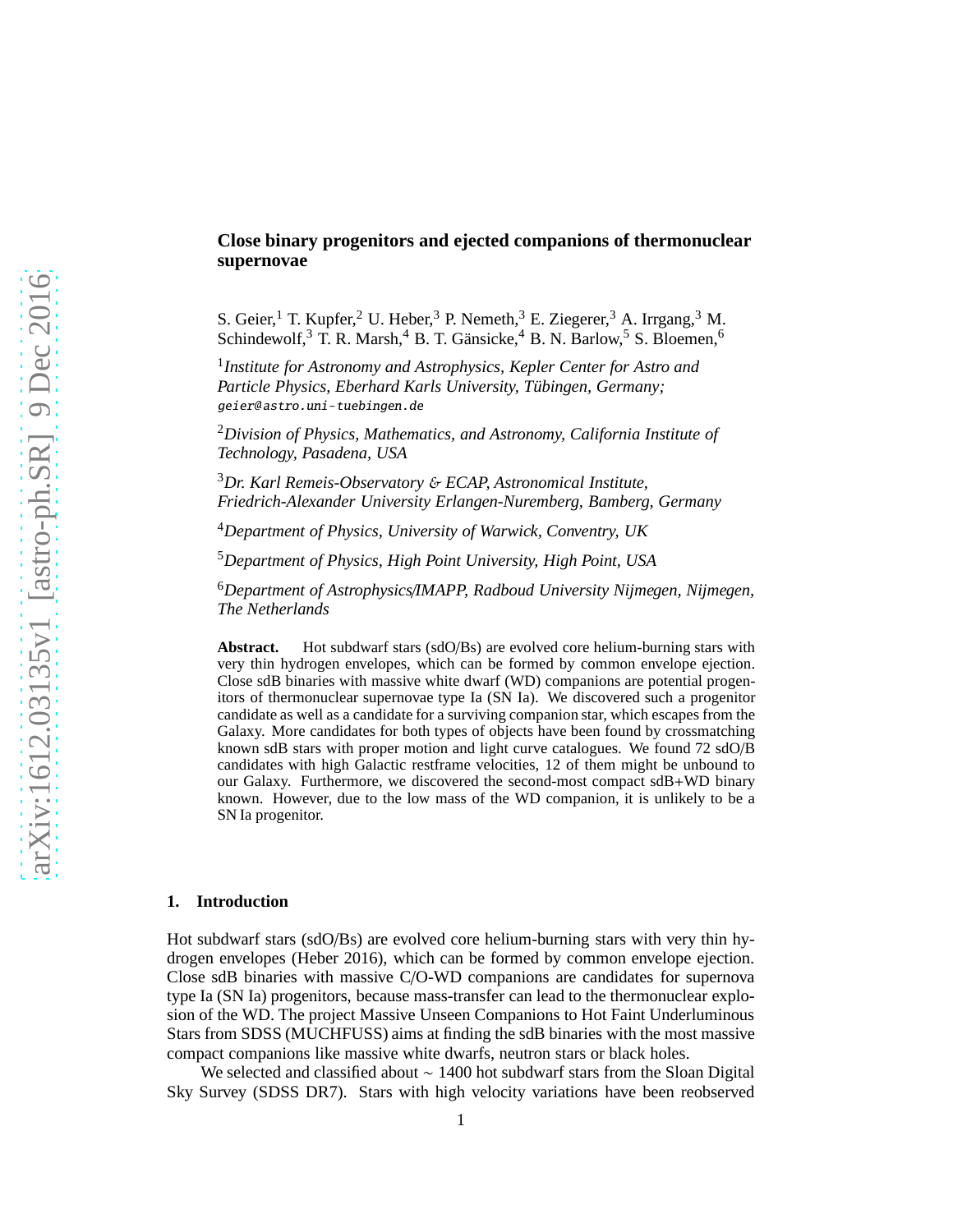and analysed. In total 177 radial velocity variable subdwarfs have been discovered and 1914 individual radial velocities measured. We constrain the fraction of close massive companions of H-rich hot subdwarfs to be smaller than ∼ 1.3% (Geier et al. 2015b). Orbital parameters as well as minimum companion masses have been derived from the radial velocity curves of 30 sdB binaries (Kupfer et al. 2015).

We detected high RV-variability of the bright sdB CD−30◦11223. Photometric follow-up revealed both shallow transits and eclipses, allowing us to determine its component masses and fundamental parameters. The binary system, which is composed of a C/O-WD ( $\sim$  0.76  $M_{\odot}$ ) and an sdB ( $\sim$  0.51  $M_{\odot}$ ) has a very short orbital period of ∼ 0.049 d. In the future mass will be transfered from the helium star to the white dwarf. After a critical amount of helium is deposited on the surface of the white dwarf, the helium is ignited. Modelling this process shows that the detonation in the accreted helium layer should be sufficiently strong to trigger the explosion of the core. Thermonuclear supernovae have been proposed to originate from this so-called double-detonation of a WD (Geier et al. 2013).

The surviving companion star will then be ejected with its orbital velocity. The properties of such a remnant match the hypervelocity star US 708, a helium-rich sdO star moving with  $\sim 1200 \,\mathrm{km \, s^{-1}}$ , exceeding the escape velocity of our Galaxy by far and making it the fastest unbound star known in our Galaxy (Geier et al. 2015a).



Figure 1. Distribution of Galactic restframe velocities for our sample of 72 highvelocity sdO/B. The dashed vertical line marks the approximate escape velocity of the Galaxy.

### **2. Searching for ejected companion candidates**

Since the properties of the ejected companions, especially the ejection velocity, allow us to constrain the properties of the binary progenitors such as the orbital period and the companion mass right at the moment of the explosion (Geier et al. 2015a), we will gain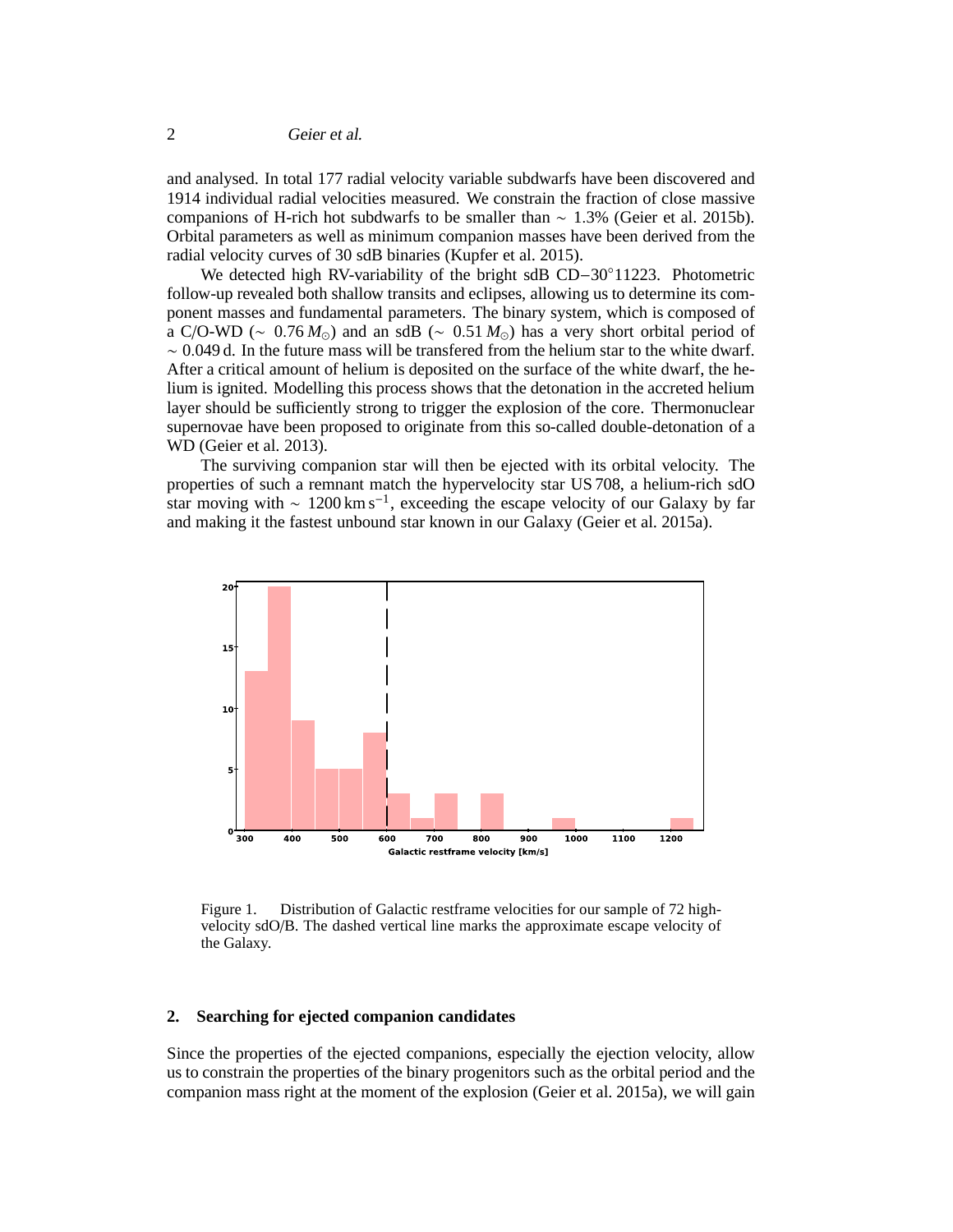an unprecedented insight into the formation of SN Ia and learn about other acceleration mechanisms for hypervelocity stars, if more such objects can be found and studied. The distribution of orbital periods and WD companion masses of progenitor binaries will help us to constrain SN Ia progenitor models. While binaries with periods longer than about 2 hr will merge as double degenerates, closer binaries might be progenitors for the helium double-detonation channel.

To search for ejected companions we compiled a catalogue of essentially all known sdO/B stars from the literature and our own database (∼ 4900 stars, Geier et al. in prep.) and crossmatched it with proper motion catalogues. Candidates with high Galactic restframe velocities are followed-up with spectroscopy (Keck/ESI, VLT/XSHOOTER, SOAR/Goodman, CAHA/TWIN, WHT/ISIS) to measure spectroscopic distances and derive kinematics. We found 72 sdO/B stars with preliminary Galactic restframe velocities exceeding 300 km s−<sup>1</sup> and 12 candidates for unbound hypervelocity sdO/Bs (see Fig. 1).

### **3. Searching for close binary progenitor candidates**

Hot subdwarf binaries with massive WDs in close orbits turned out to be quite rare. To find more of those objects, we crossmatched the hot subdwarf catalogue with light curve catalogues (e.g. CRTS, PTF, SWASP) and search for the characteristic sinusoidal variations caused by the ellipsoidal deformation of the sdB.

In course of this project we discovered the second-most compact sdB binary known (Kupfer et al. 2016). PTF1 J082340.04+081936.5 has an orbital period as short as 0.060761584(10) d and clearly shows light curve variations caused by an ellipsoidal deformation of the sdB primary (see Fig. 2) very similar to CD−30◦11223. However, the radial velocity semi-amplitude of this binary is significantly smaller  $(K =$  $211.7 \pm 1.8$  km s<sup>-1</sup>, see Fig. 3) and the compact, invisible companion therefore less massive.

Performing a combined analysis of the light curve and the time resolved spectroscopy of PTF1 J082340.04+081936.5 we can constrain the mass of the sdB primary to  $0.45_{-0.07}^{+0.09} M_{\odot}$ , which is quite typical, and the mass of the WD companion to  $0.46_{-0.09}^{+0.12} M_{\odot}$ , close to the lower mass limit of C/O-WDs. Since the mass of the WD companion is too small for the double-detonation channel, which requires the WD to be more massive than ∼ 0.8 *M*⊙), this system will either merge or evolve to become an AM CVn.

The Gaia mission will provide accurate astrometry and light curves of all the stars in our hot subdwarf sample and will allow us to compile a much larger all-sky catalogue of those stars. Ongoing and upcoming ground-based surveys like ZTF, PanSTARRS, BlackGEM, NGTS and eventually LSST will add even more light curve information. In this way we expect to find many more progenitor binaries and ejected companions.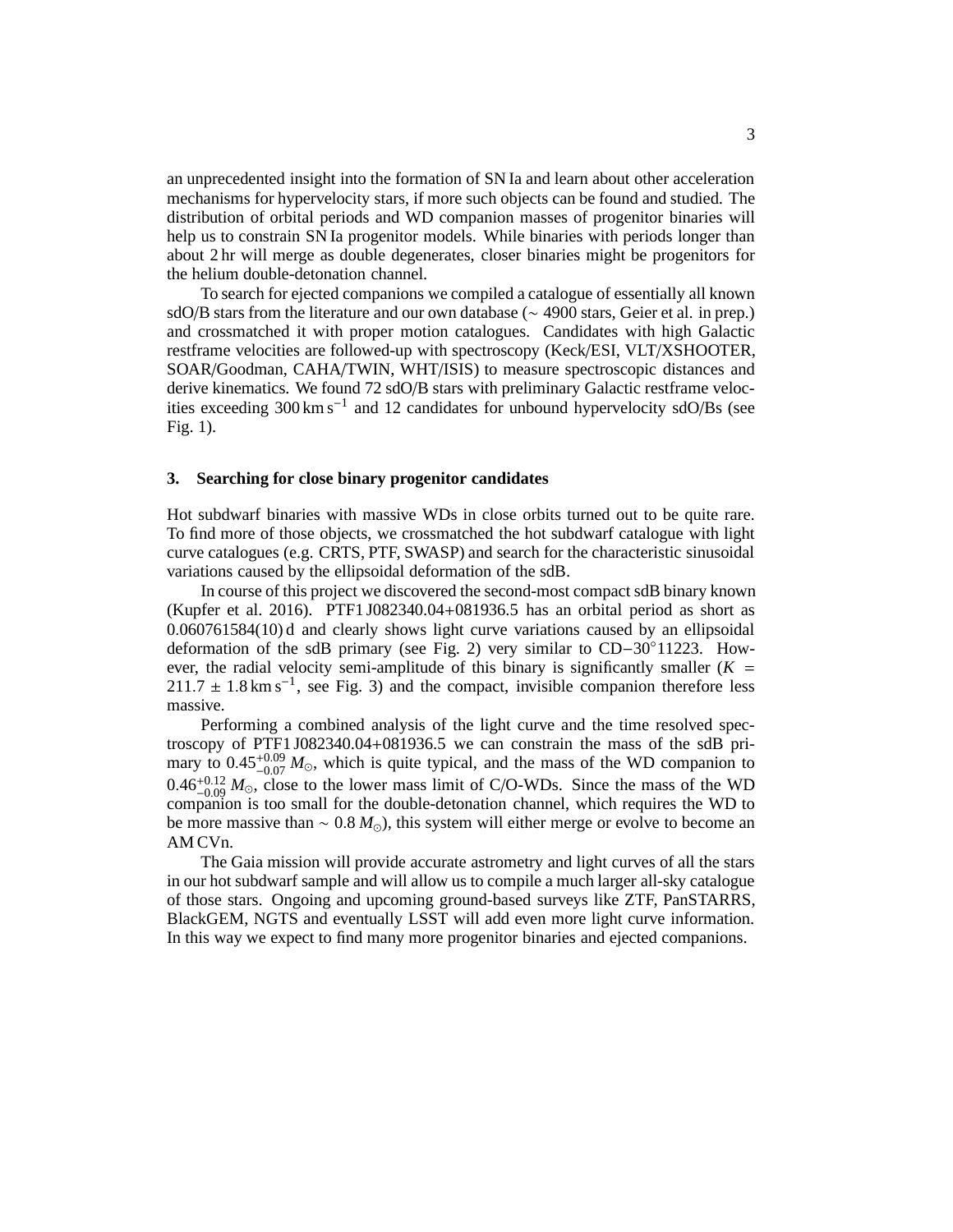

Figure 2. Light curve of PTF1 J082340.04+081936.5 shown with a model fit For details see Kupfer et al. (2016).



Figure 3. Radial velocity curve of PTF1 J082340.04+081936.5. For details see Kupfer et al. (2016).